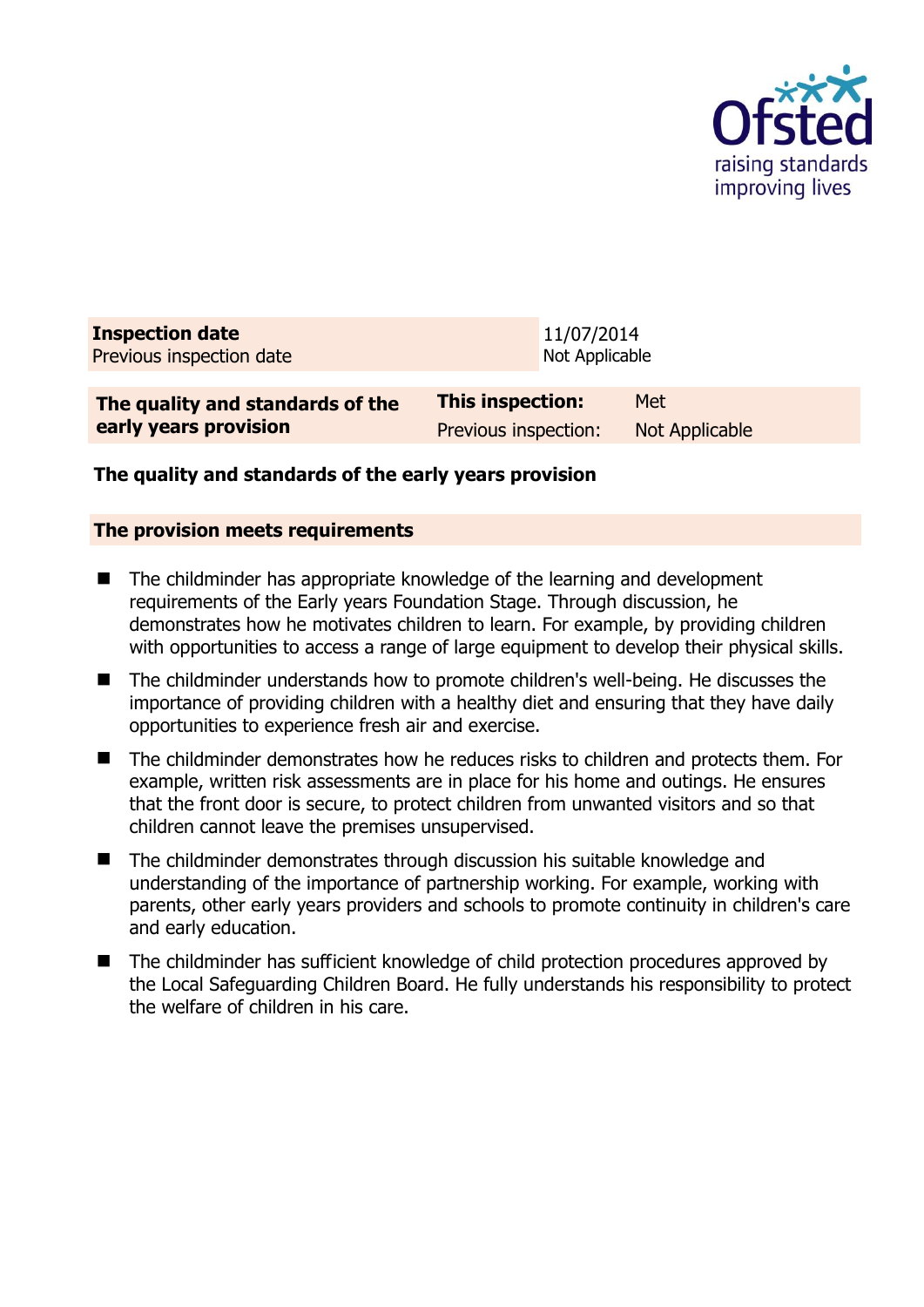## **Information about this inspection**

Inspections of registered early years provision are:

- scheduled at least once in every inspection cycle the current cycle ends on 31 July 2016
- scheduled more frequently where Ofsted identifies a need to do so, for example where provision was previously judged inadequate
- **•** brought forward in the inspection cycle where Ofsted has received information that suggests the provision may not be meeting the legal requirements of the Early Years Foundation Stage or where assessment of the provision identifies a need for early inspection
- **•** prioritised where we have received information that the provision is not meeting the requirements of the Early Years Foundation Stage and which suggests children may not be safe
- scheduled at the completion of an investigation into failure to comply with the requirements of the Early Years Foundation Stage.

There were no children on roll when this inspection took place. The findings in this report are based on evidence gathered from discussions with those who care for the children and an inspection of the premises, equipment and relevant documentation. Where there are no children on roll, no judgement is made on the quality of the early years provision as there is no reliable evidence on which to assess its impact on children. The report states whether the provider continues to meet the requirements of registration.

The provision is also registered on the voluntary and compulsory parts of the Childcare Register. This report includes a judgment about compliance with the requirements of that register.

## **Inspection activities**

- $\blacksquare$ The inspector discussed with the childminder how he intends to ensure the safety of children.
- The inspector looked at the indoor and outdoor areas.
- $\blacksquare$ The inspector discussed with the childminder how he intends to deliver the educational programmes for children.
- $\blacksquare$ The inspector looked at documents, including a sample of policies and procedures, risk assessments and observation, assessment and planning systems.
- The inspector checked evidence of suitability of all adults working and living on the premises and discussed how he intends to use self-evaluation.

**Inspector**  Julie Kelly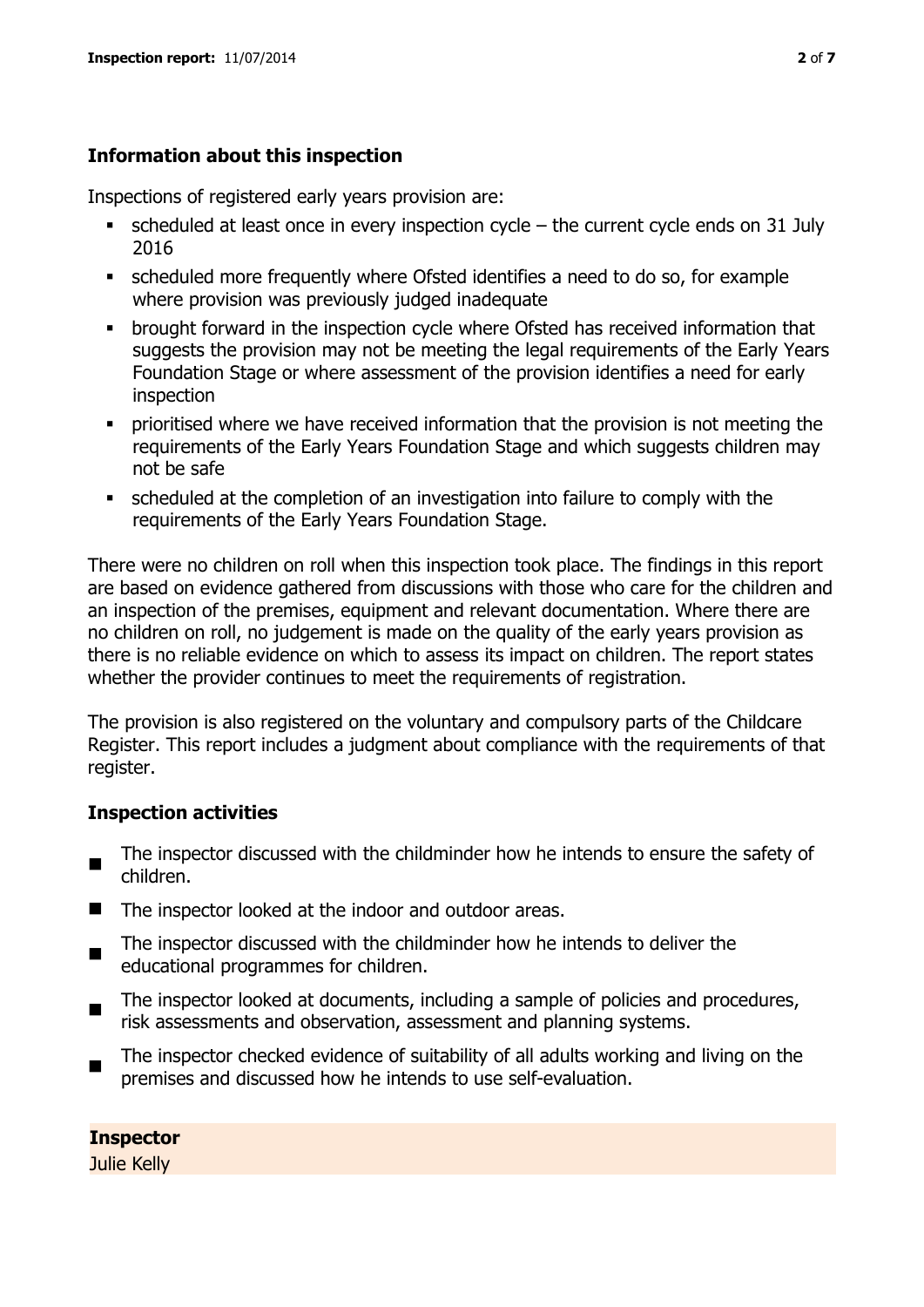## **Full report**

#### **Information about the setting**

The childminder was registered in 2013 and is on the Early Years Register and both the compulsory and voluntary parts of the Childcare Register. He co-minds with his wife in a house in the Newbold area of Rochdale, Lancashire. The whole of the ground floor and bathroom facilities on the first floor are used for childminding purposes. There is an enclosed rear garden available for outdoor play. The family have two dogs. The childminder takes children to local parks, children's centres and places of interest. He operates from Monday to Friday, from 7am to 7pm all year round, with the exception of family holidays. The childminder also offers weekend and overnight care. There were no children on roll at the time of the inspection.

#### **The Childcare Register**

| The requirements for the compulsory part of the Childcare Register are | Met |
|------------------------------------------------------------------------|-----|
| The requirements for the voluntary part of the Childcare Register are  | Met |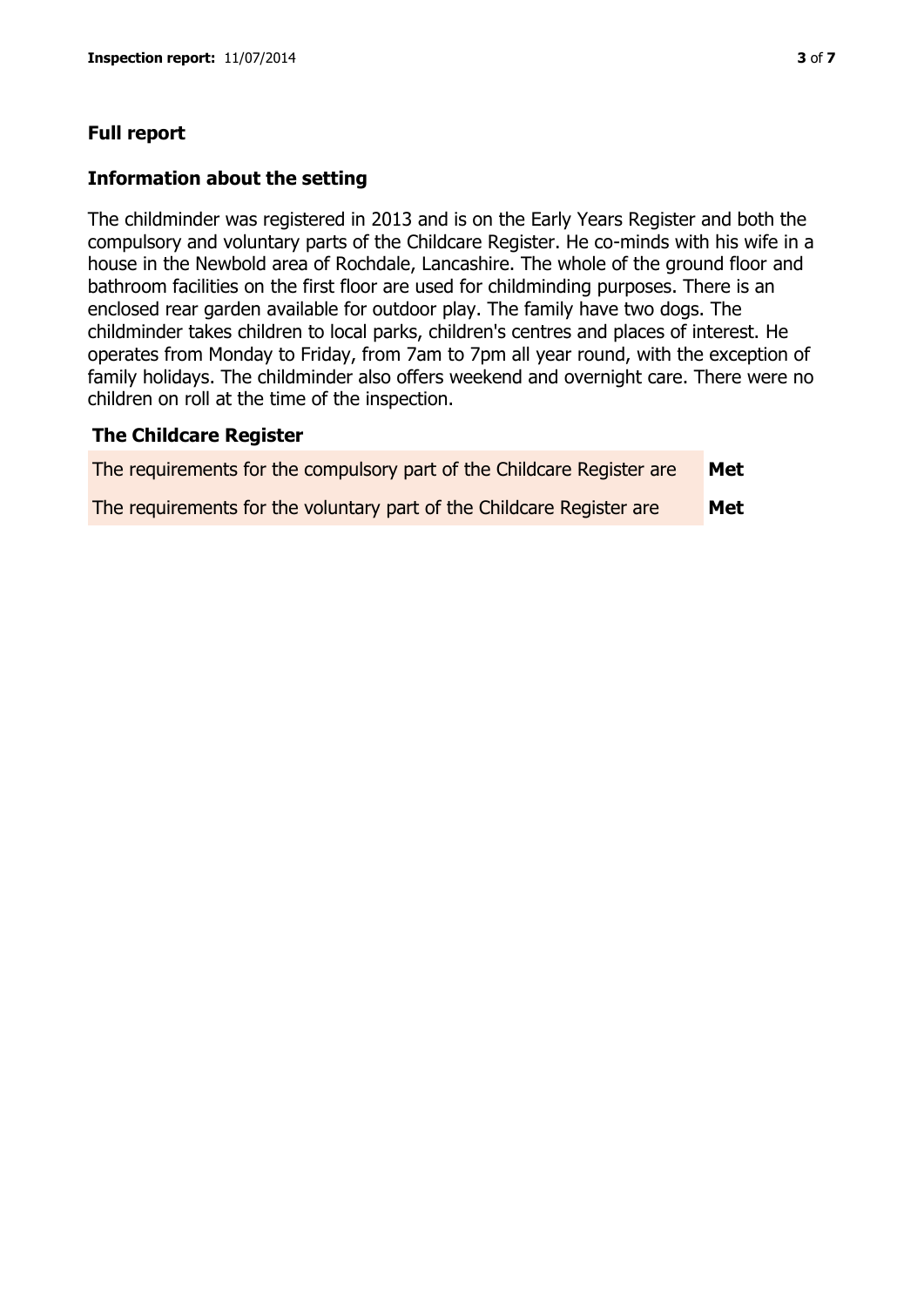# **What inspection judgements mean**

## **Registered early years provision**

| <b>Grade</b> | <b>Judgement</b>        | <b>Description</b>                                                                                                                                                                                                                                                                                                                                                                                |
|--------------|-------------------------|---------------------------------------------------------------------------------------------------------------------------------------------------------------------------------------------------------------------------------------------------------------------------------------------------------------------------------------------------------------------------------------------------|
| Grade 1      | Outstanding             | Outstanding provision is highly effective in meeting the needs<br>of all children exceptionally well. This ensures that children are<br>very well prepared for the next stage of their learning.                                                                                                                                                                                                  |
| Grade 2      | Good                    | Good provision is effective in delivering provision that meets<br>the needs of all children well. This ensures children are ready<br>for the next stage of their learning.                                                                                                                                                                                                                        |
| Grade 3      | Requires<br>improvement | The provision is not giving children a good standard of early<br>years education and/or there are minor breaches of the<br>safeguarding and welfare requirements of the Early Years<br>Foundation Stage. It will be monitored and inspected within<br>twelve months of the date of this inspection.                                                                                               |
| Grade 4      | Inadequate              | Provision that is inadequate requires significant improvement<br>and/or enforcement action. The provision is failing to give<br>children an acceptable standard of early years education and/or<br>is not meeting the safeguarding and welfare requirements of<br>the Early Years Foundation Stage. It will be monitored and<br>inspected again within six months of the date of this inspection. |
| Met          |                         | The provision has no children on roll. The inspection judgement<br>is that the provider continues to meet the requirements for<br>registration.                                                                                                                                                                                                                                                   |
| Not met      |                         | The provision has no children on roll. The inspection judgement<br>is that the provider does not meet the requirements for<br>registration.                                                                                                                                                                                                                                                       |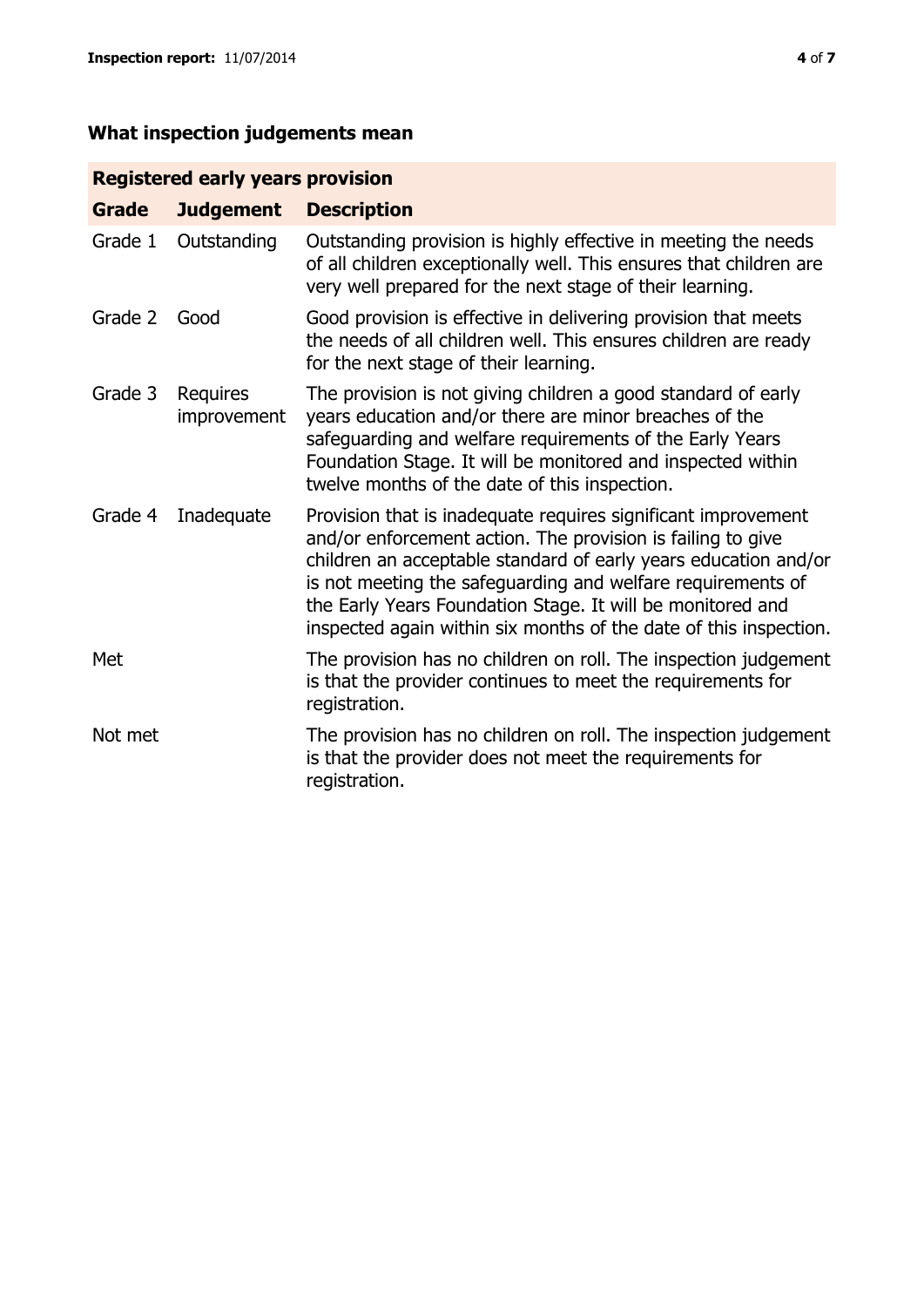## **Inspection**

This inspection was carried out by Ofsted under sections 49 and 50 of the Childcare Act 2006 on the quality and standards of provision that is registered on the Early Years Register. The registered person must ensure that this provision complies with the statutory framework for children's learning, development and care, known as the Early Years Foundation Stage.

## **Setting details**

| Unique reference number       | EY469444       |
|-------------------------------|----------------|
| <b>Local authority</b>        | Rochdale       |
| <b>Inspection number</b>      | 949129         |
| <b>Type of provision</b>      | Childminder    |
| <b>Registration category</b>  | Childminder    |
| <b>Age range of children</b>  | 0 - 17         |
| <b>Total number of places</b> | 6              |
| Number of children on roll    | 0              |
| <b>Name of provider</b>       |                |
| Date of previous inspection   | not applicable |
| <b>Telephone number</b>       |                |

Any complaints about the inspection or the report should be made following the procedures set out in the guidance *'Complaints procedure: raising concerns and making complaints* about Ofsted', which is available from Ofsted's website: www.ofsted.gov.uk. If you would like Ofsted to send you a copy of the guidance, please telephone 0300 123 4234, or email enquiries@ofsted.gov.uk.

## **Type of provision**

For the purposes of this inspection the following definitions apply:

Full-time provision is that which operates for more than three hours. These are usually known as nurseries, nursery schools and pre-schools and must deliver the Early Years Foundation Stage. They are registered on the Early Years Register and pay the higher fee for registration.

Sessional provision operates for more than two hours but does not exceed three hours in any one day. These are usually known as pre-schools, kindergartens or nursery schools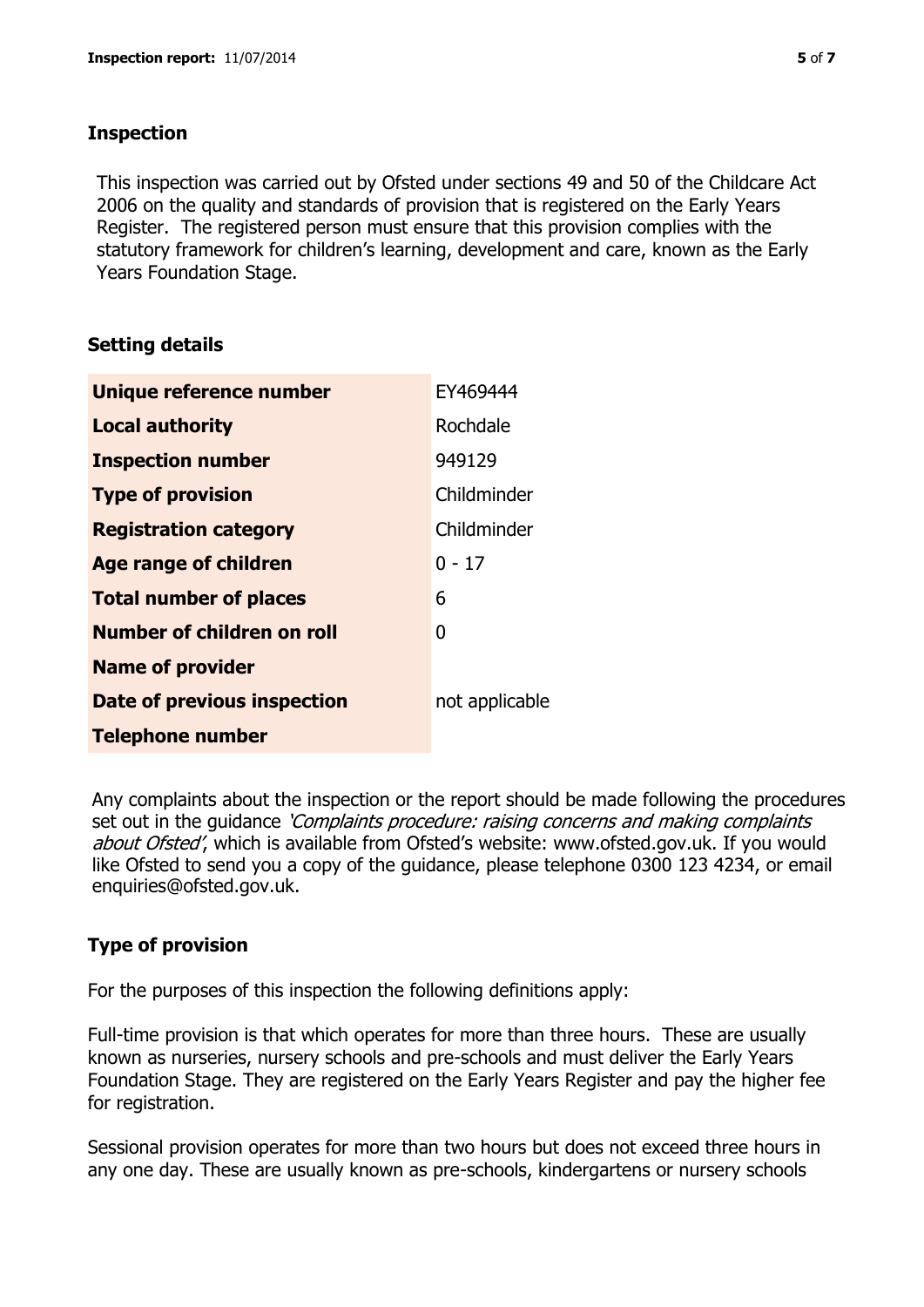and must deliver the Early Years Foundation Stage. They are registered on the Early Years Register and pay the lower fee for registration.

Childminders care for one or more children where individual children attend for a period of more than two hours in any one day. They operate from domestic premises, which are usually the childminder's own home. They are registered on the Early Years Register and must deliver the Early Years Foundation Stage.

Out of school provision may be sessional or full-time provision and is delivered before or after school and/or in the summer holidays. They are registered on the Early Years Register and must deliver the Early Years Foundation Stage. Where children receive their Early Years Foundation Stage in school these providers do not have to deliver the learning and development requirements in full but should complement the experiences children receive in school.